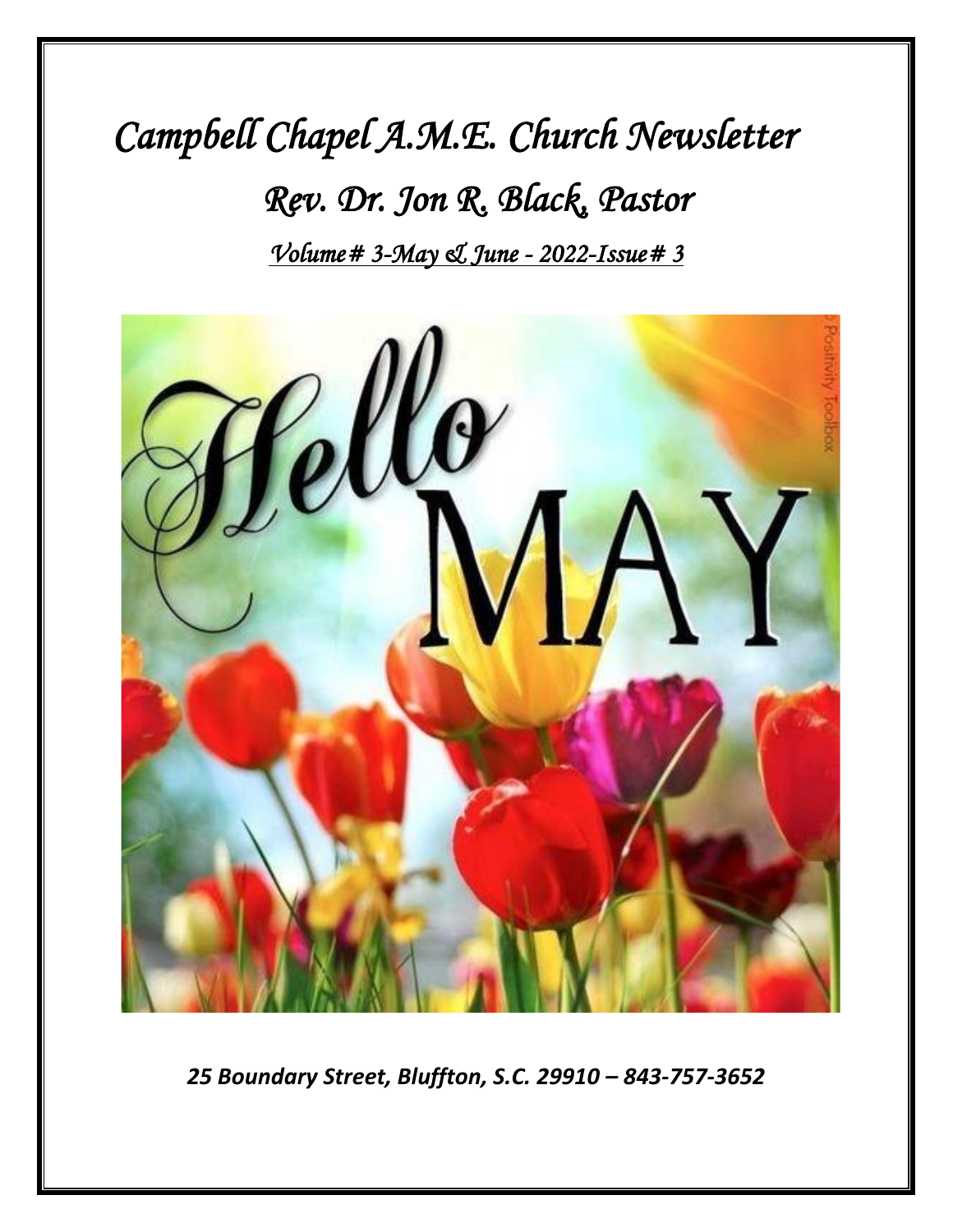

### *The Pastors Pen*

#### *Dear Campbell Chapel,*

*I will be preaching and teaching on prayer. If you want to know the secret sauce of Campbell Chapel, it is our weekly, Day of Prayer. Each Thursday on Zoom, we hold prayer services at 9:00 a.m., 12:00 p.m. and 8:00 p.m. During Lent, we added a 6:00 a.m. prayer service. These prayer services reflect our values and priorities. As a congregation, we believe that prayer changes things.*

*The Bible has much to say about prayer. In Luke 18:1 we read, "Then Jesus told his disciples a parable to show them that they should always pray and not give up." This verse introduces a story about a poor widow. She was at the bottom of the socio-economic ladder. She had no influence with the high-ranking judges and officials. Yet, she was able to move her case through the system and prevail because she was persistent. Jesus compares this story to our prayer life. If persistence works in a world of unjust judges, how much more will prayer work with our loving Heavenly Father.*

*This story is encouraging. It reminds us that our prayers are not in vain. As we remain steadfast and persistent in prayer, we move the hand of God. In this story, the widow's pleas addressed a social injustice. We have all witnessed situations where the powers of evil have delayed justice. We have all watched political forces abuse and mistreat the poor and powerless. This story encourages us to continue to pray and believe. The arc of the moral universe is long, but it bends toward justice through our prayers.*

*Respectfully,*

*Jon R. Black*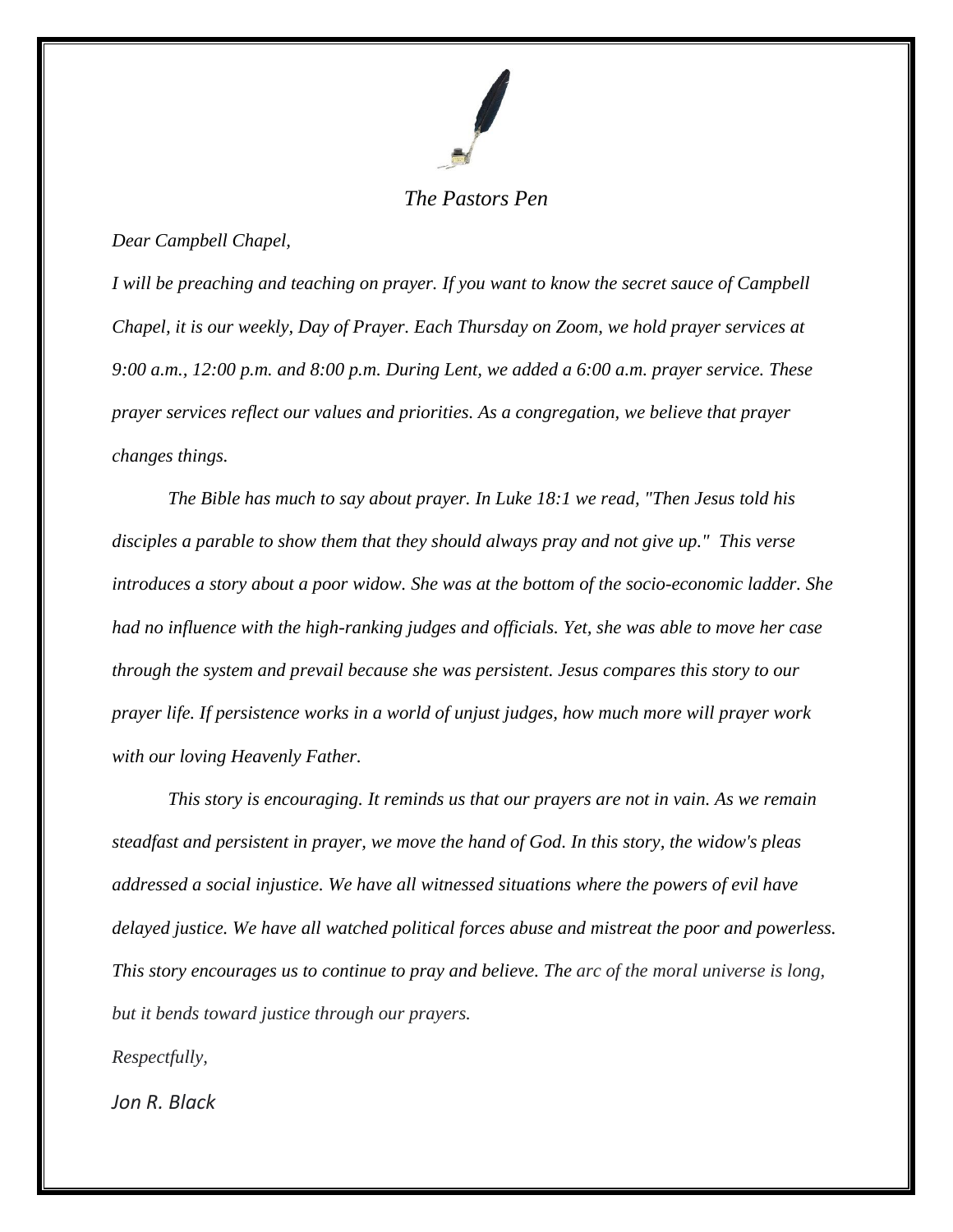# Prayer for May

DEAR LORD,

WE LIFT UP YOUR HOLY NAME AND GIVE YOU ALL HONOR AND PRAISE. PLEASE forgive us for sins committed by omission and commission.

Thank you, Lord, for remembering us and taking care of all our NEEDS.

We pray for the sick and shut in, bereaved families and those without freedom.

We pray for our nation and all nations. We pray for peace and empathy with our neighbors.

We pray that our citizens will always remember that with citizenship comes responsibility.

We pray to hear more and to listen more to the needs of others for understanding.

We pray for honesty, respect and fairness when interacting with people.

We pray that we all understand the importance of family, love and having the sense of belonging. We pray that we all want the same things and that we will let nothing divide us.

We pray to overcome the negative things in the world and that we

concentrate on bringing people together. We pray for a world where we can love and trust each other.

We pray for a sincere relationship with the Lord.

In Jesus Name, we pray, Amen.

Sister Sarah S. Harris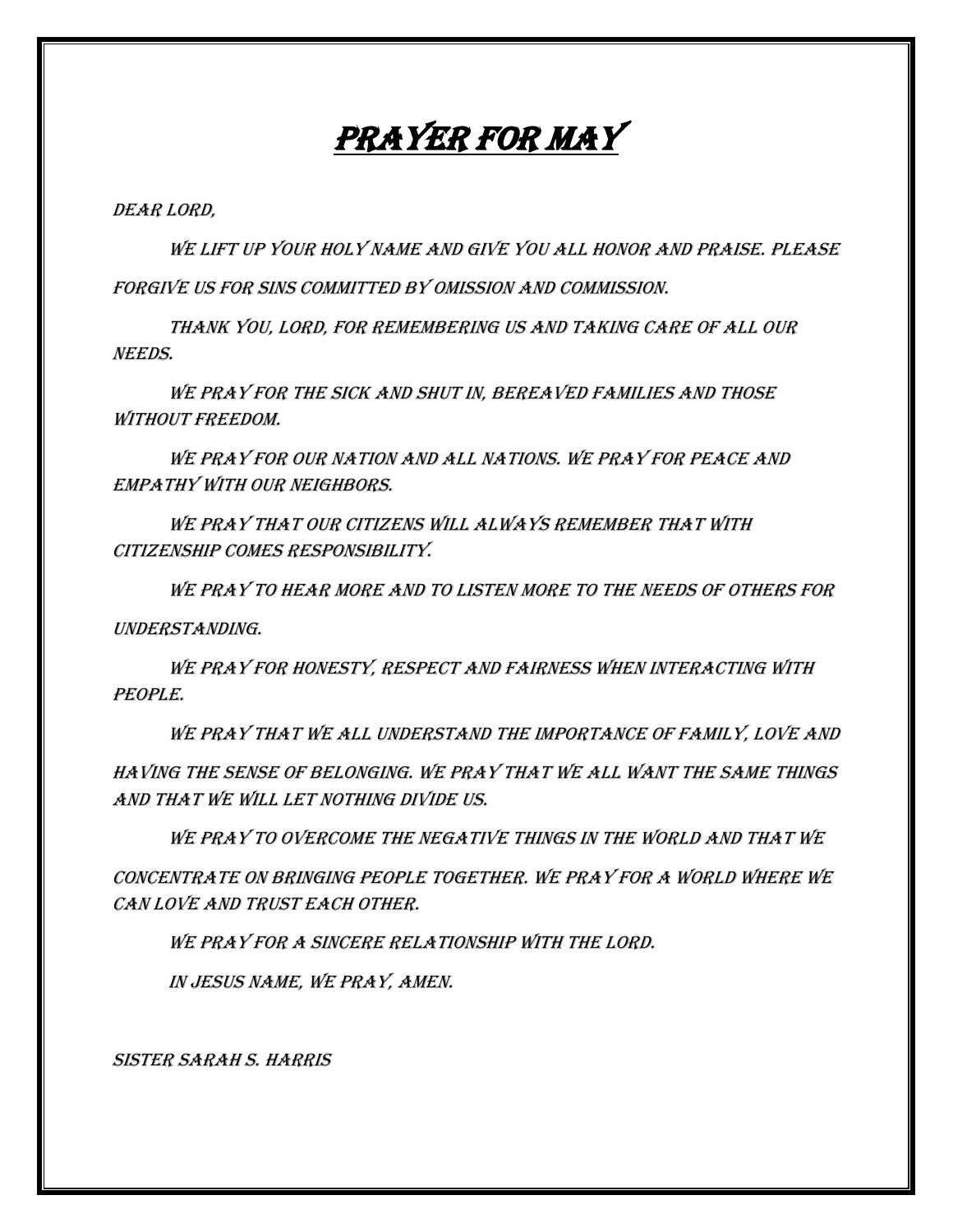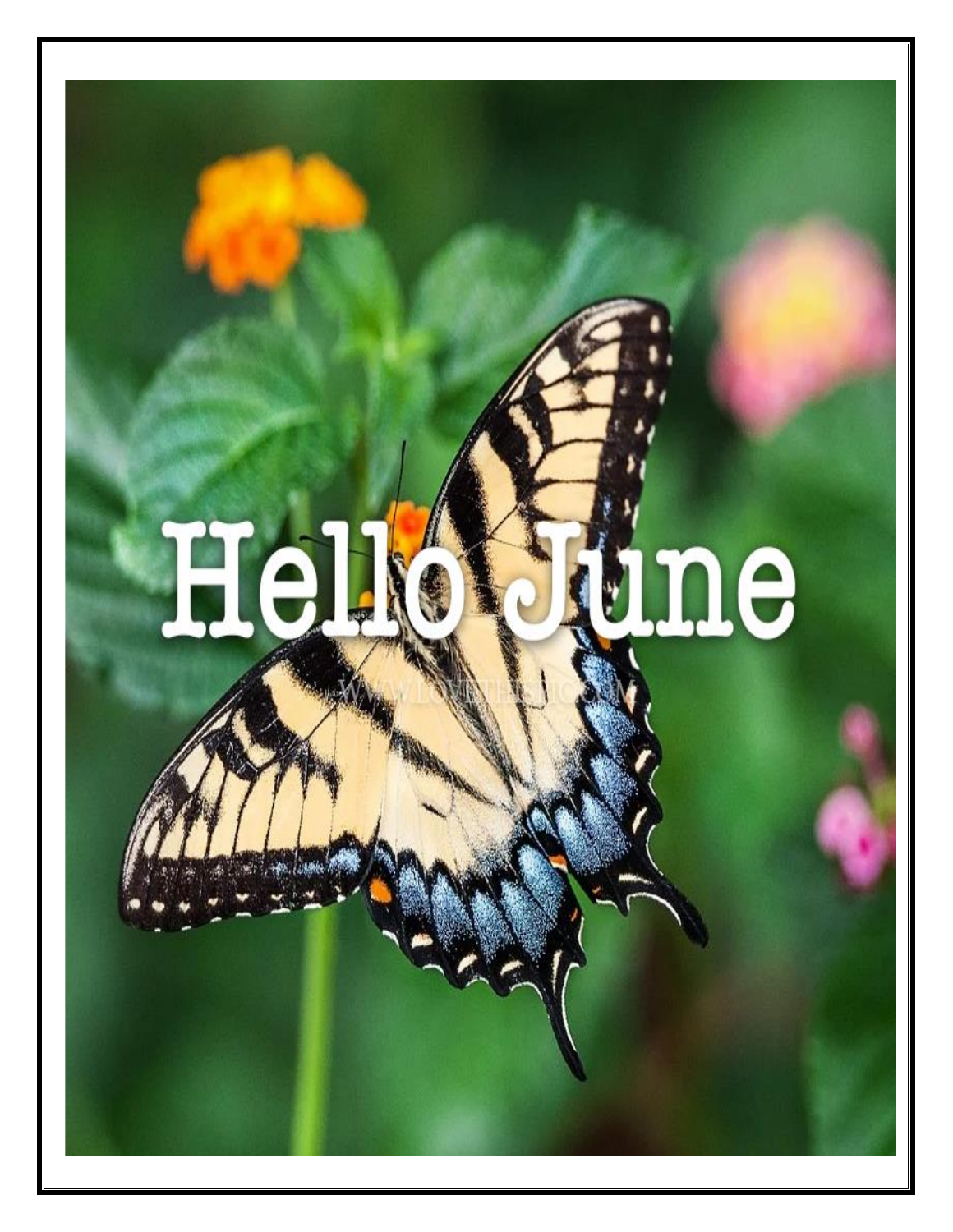*Prayer for June* 

*Father Lord,*

*Thank you for your Guidance and protection.*

*Thank you for your goodness and mercies in our lives.*

*As we begin this new month, I pray that you lord will help us fix our hearts on you and abide in you.*

*Help us to let go of any kind of distraction that will interfere with our connection to you.*

*Teach us to love you and help us keep our focus on you. Cleanse us of our sins and help us to let go of anything that does not honor your Holy name.* 

*Help us to live a life that is right in Christ.*

*Let your Holy Spirit be our guide in everything.*

*Let it be our reminder to always put you first no matter what.*

*Help us to study your word more and give us the wisdom and understanding to be able to apply your word in our lives. When things do not go as we plan, remind us that your plan for us is better than what we think we want.*

*Help us to grow in faith in each passing day, in Jesus' name Amen*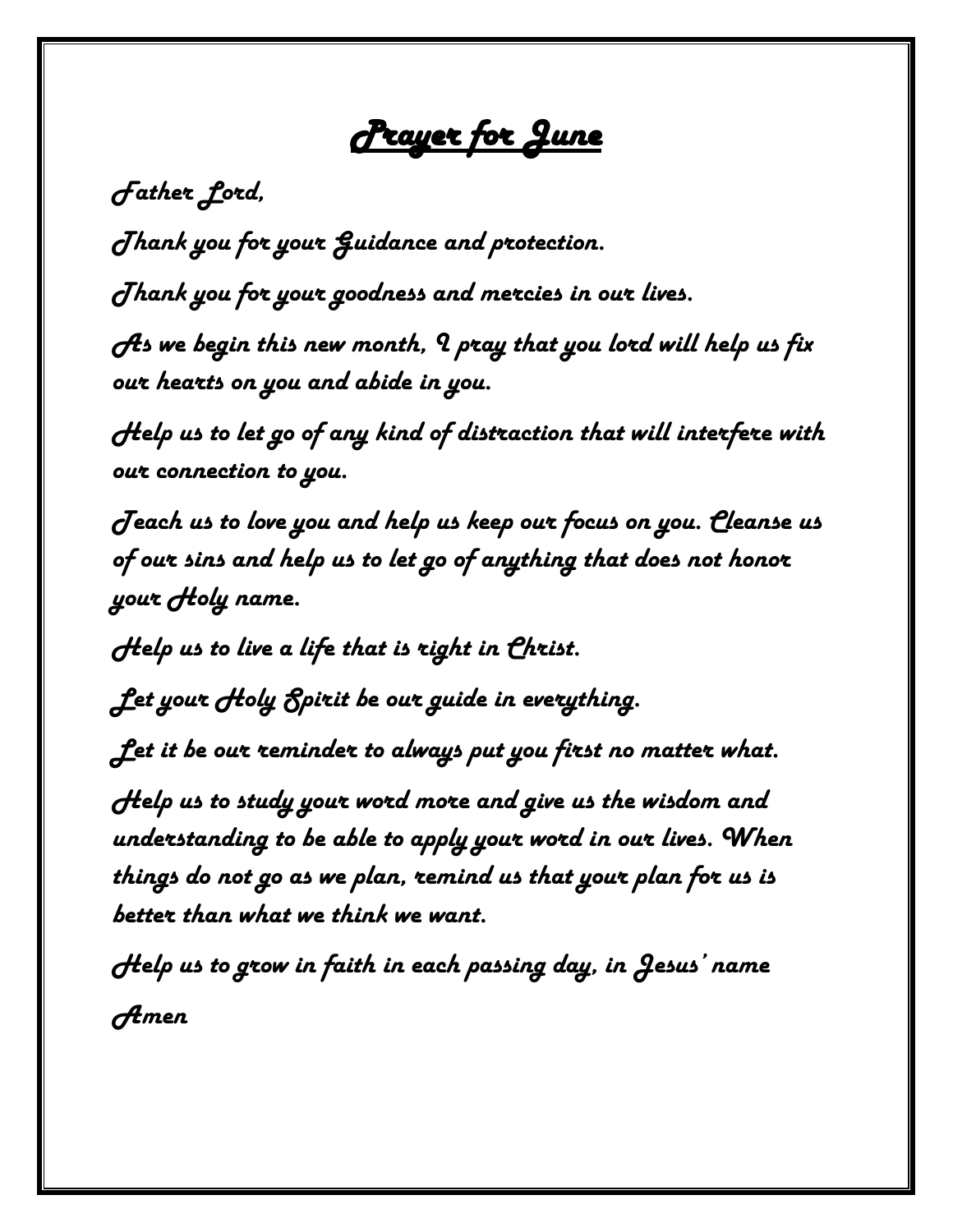#### Sons of Allen Monthly Meeting Time: Apr 18, 2022, 18:00 Eastern Time (US and Canada)

Every month on the Third Mon, until Dec 18, 2023, 21 occurrence(s)

#### May 16, 2022, 18:00

Jun 20, 2022, 18:00

Jul 18, 2022, 18:00

Aug 15, 2022, 18:00

Please download and import the following iCalendar (.ics) files to your calendar system.

Monthly: https://us02web.zoom.us/meeting/tZAqf-CgqjwjG92ofCsF2a1OwZmJrKPVxZm/ics?icsToken=98tyKuGsqTMjEtCSuRiORpwIB4qgXfzwiGZEjfoPkxnGTj N1MAKnGfV4P5htO-jm

#### Join Zoom Meeting

<https://us02web.zoom.us/j/84789847919?pwd=c1g0ZnE3cGNRQUdyWkdtVFhydmI2Zz09>

Meeting ID: 847 8984 7919

Passcode: 198081

**ONE TAP MOBILE** 

16465588656,84789847919#, \*198081# US (New York)

Dial by your location

+1 646 558 8656 US (New York)

Meeting ID: 847 8984 7919

Passcode: 198081

Find your local number: https://us02web.zoom.us/u/kcUzzWrmg

# **Special Notice to All:**

**The Campbell Chapel AME Church Newsletter serves as the publication designed to inform church members of items of interest to the membership. The purpose of this notice is to encourage the submission of articles to the newsletter. Please submit articles to Sonsofallen23@yahoo.com.**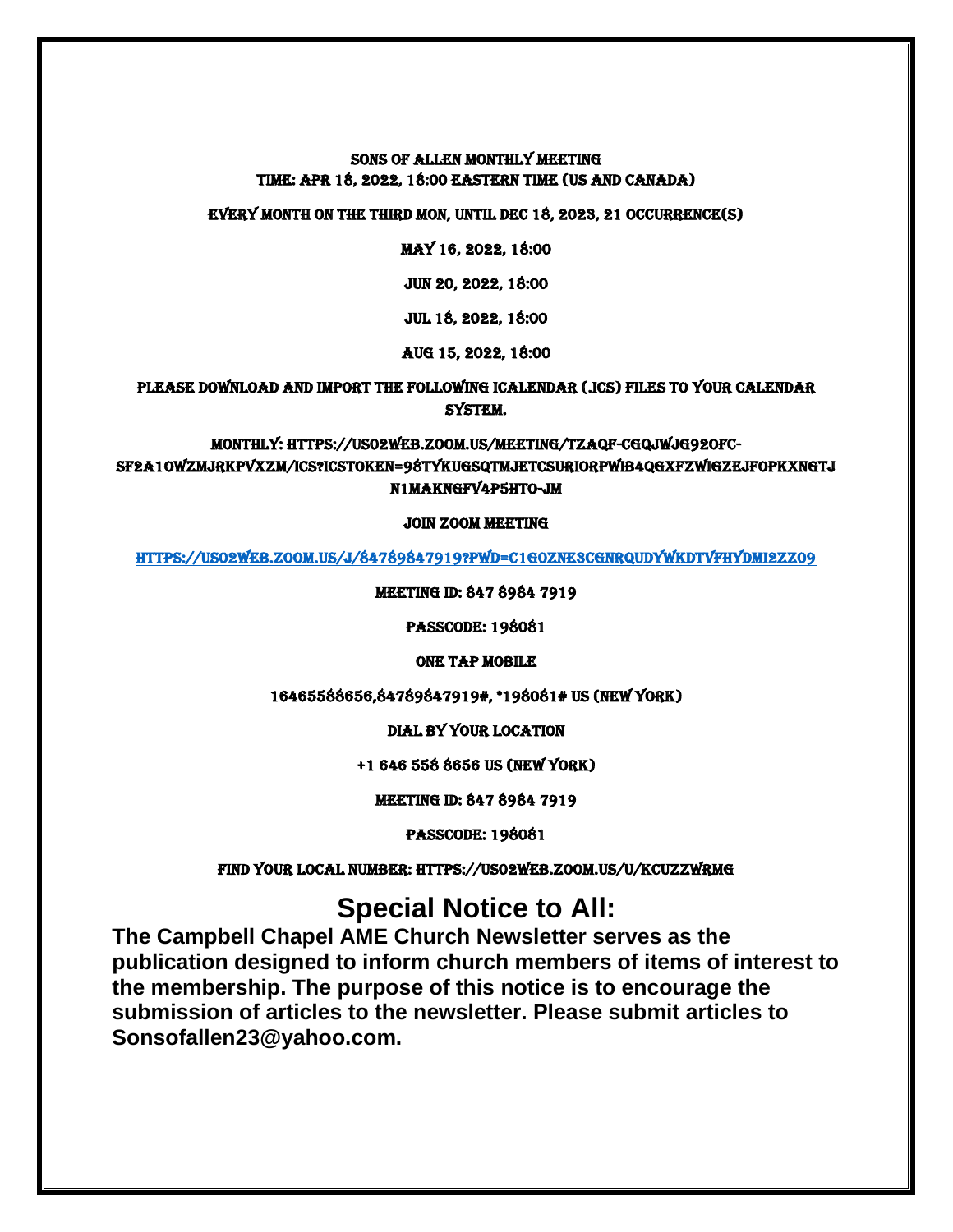# **Experience Campbell Chapel on Zoom**

Our Bible Studies, Prayer Services, Administrative Meetings, Church School, and Sunday Worship Services are all on Zoom

> Use Zoom on Your Smart Device: [https://zoom.](https://zoom/)us/j/462697197

> > Meeting ID: 462 697 197

or Call on Your Telephone +1 253 215 8782 US +1 301 715 8592 US

and enter the Meeting ID: 462 697 197 No password is required

# **2022 Campbell Chapel's Street Clean-Up Project**

The following is the planned Campbell Chapel AME Church's 2022 "Adopt-A- Highway" project for our assigned area on Bluffton Parkway (Burnt Church Road - Simmonsville Road):

Saturday, July 23, 2022, October22, 2022.

Please join the members of Sons of Allen as we performed this healthy and fun event. Gloves, trash retrievers, masks and safety vests will be provided. Volunteers will be appropriately recognized in the May-June 2022 issue of the Campbell Chapel AME Church Newsletter.

If interested, please contact Mike Miranda at sonsofallen23@yahoo.com or Sam Harris at hsamuel962@aol.com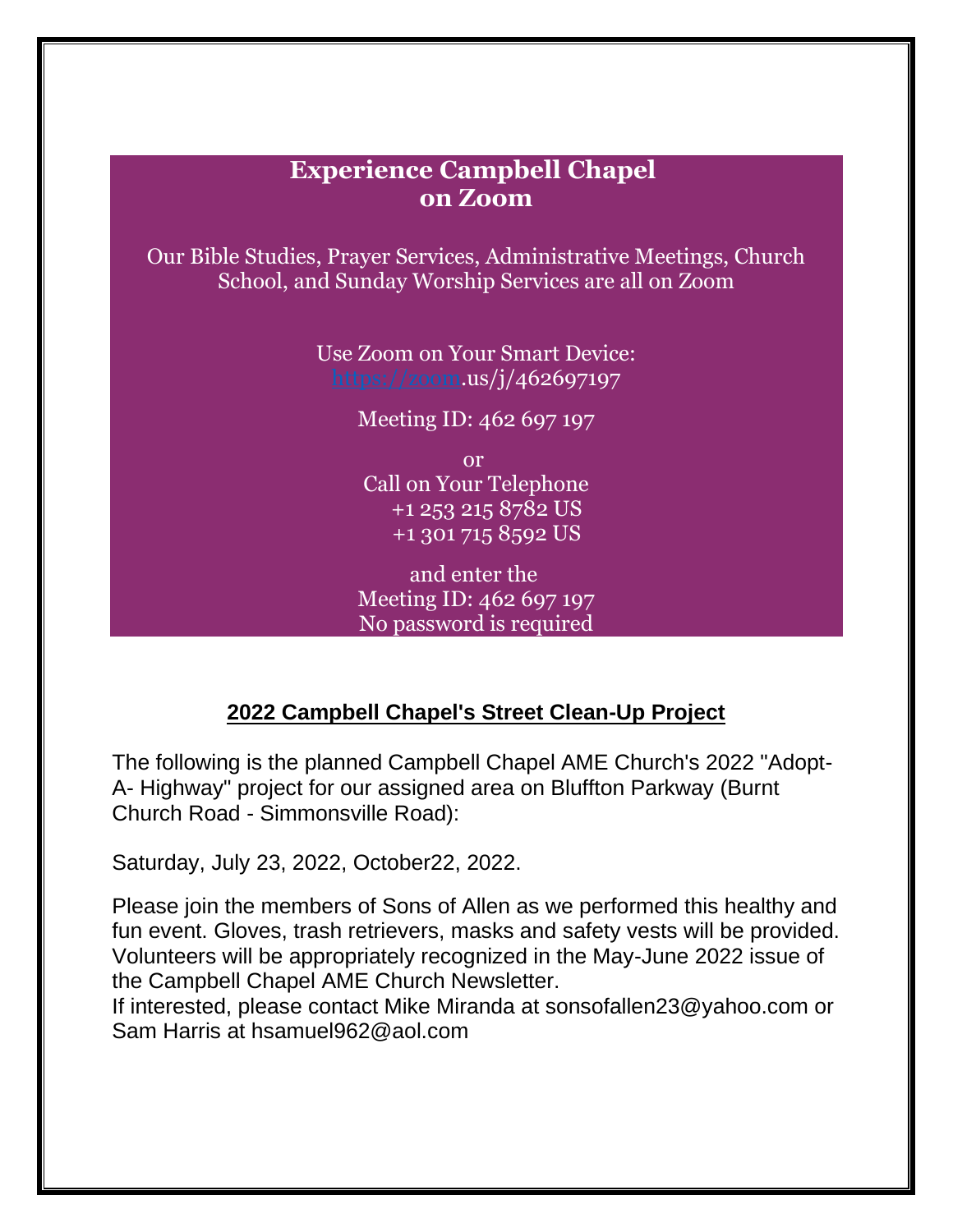#### **CHURCH CALENDAR**

#### **MAY 7, 2022**

BEAUFORT DIST. CHRISTIAN ED DAY MT. ZION, GARNETT, 9:00 A.M.

#### **MAY 13, 2022**

ALLEN UNIVERSITY'S BACCALAUREATE SERVICES ALLEN UNIVERSITY - COLUMBIA, SC

#### **MAY 14, 2022**

ALLEN UNIVERSITY'S COMMENCEMENT ALLEN UNIVERSITY - COLUMBIA, SC

#### **MAY 20-21, 2022**

7TH EPISCOPAL DISTRICT'S SONS OF ALLEN RETREAT COLUMBIA, SC

#### **MAY 20-22, 2022**

SEVENTH EPISCOPAL DISTRICT WIM RETREAT PLACE TBD

#### **JUNE 5, 2022**

BEAUFORT DIST. PENTECOST WORSHIP GREATER CALVARY, 4:00 P.M.

#### **JUNE 10-11, 2022**

SEVENTH EPISCOPAL DISTRICT LAY ORGANIZATION'S CONVENTION COLUMBIA, SC

#### **JUNE 13-15, 2022**

BISHOPS COUNCIL AND GENERAL BOARD MEETING PLACE TBD

**\_\_\_\_\_\_\_\_\_\_\_\_\_\_\_\_\_\_\_\_\_\_\_\_\_\_\_\_\_\_\_\_\_\_\_\_\_\_\_\_\_\_\_\_\_\_\_\_\_\_\_\_\_**

#### **JUNE 18, 2022**

BEAUFORT DIST. CHURCH SCH. CONVENTION HENDERSONVILLE ELEM. SCHOOL, 9:00 A.M.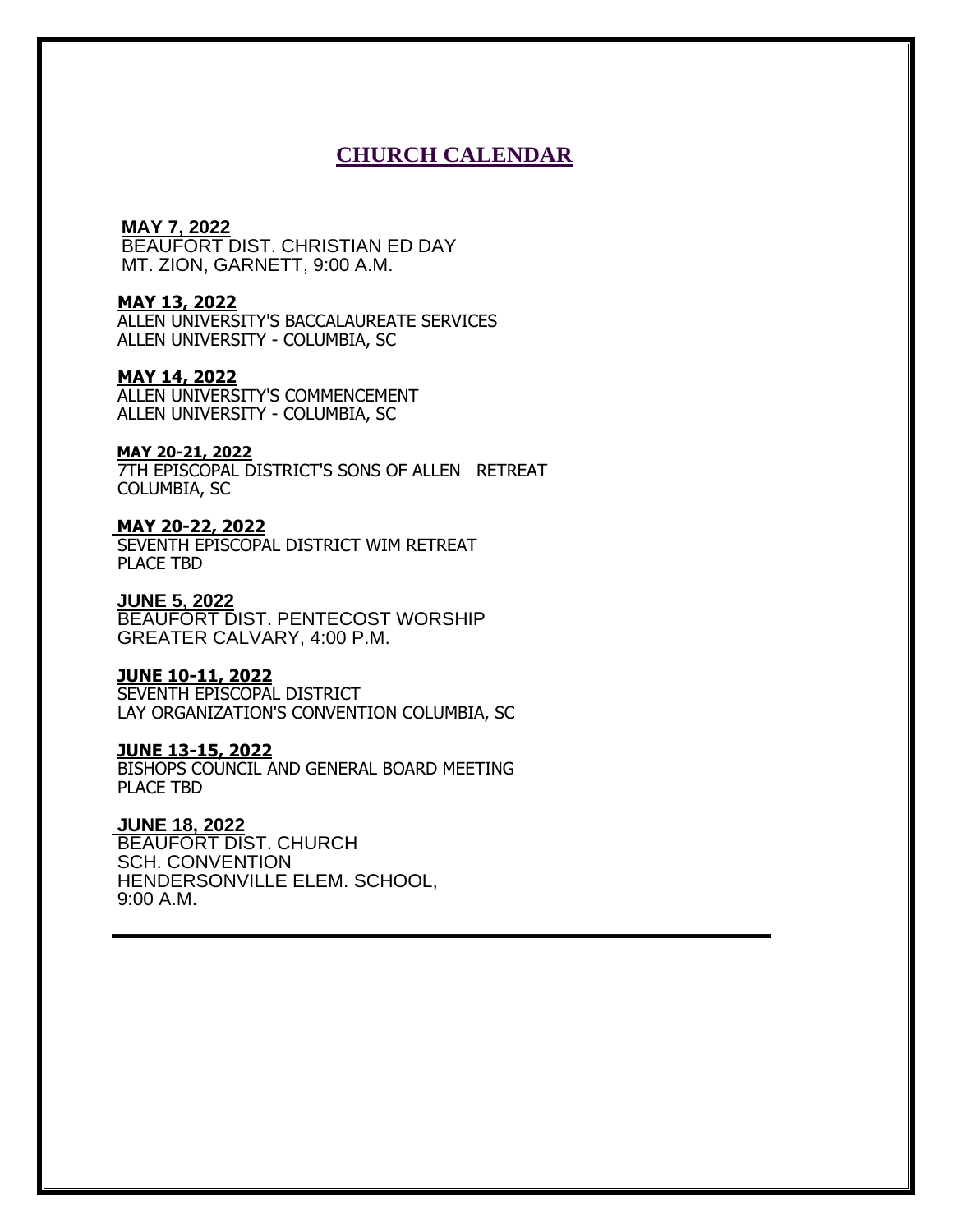# **Job Search**

# Wal -Mart Applications - [Submit Your Application Online](https://www.google.com/aclk?sa=l&ai=CkOgXsWkNYrqND8e9owbSj5-oDb7Rg-9h3OH4rcUJmPKKlxkIABACIK2Z9hEoB2DJzrqM2KTwD6AB0dan7gPIAQHIAxuqBFNP0BoHZ8iuOlxMNoQDvvDwCeDLTMvixBXXQHcSlQWmxIOpc3pdokn4pMrNrb7FNs2EiSSYwLMhvGwdJV8yfbXGamiPo-6KSCDiDTy5AcgUVGuoTcAE2oKs8pACoAZmgAeC2Y8YiAcBkAcCqAfU0huoB6a-G6gHuZqxAqgH89EbqAfu0huoB_-csQKoB8rcG6gHjtsbsAgF0ggLEAIgBDICgEA6AQCxCbjMVfwqEL8HuQlg1pVPX6cr4_gJAZgLAbgMAegMA4gUCsgUm--gz7OXuPEq0BUBmBYB-BYBgBcBkhcIEgYIARADGHA&ae=2&sig=AOD64_1ugUqVY7t1ZXkarJOIpTHBKpLh5w&adurl=https://www.everyjobforme.com/%3FasID%3DWalmart%26creative%3D354156159336%26matchtype%3De%26network%3Ds%26mobile%3D%26placement%3D%26aceid%3D%26pos%3D%26kw%3Dwalmart%2520com%2520jobs%26vtcid%3D197574432%26vtagid%3D73254240602%26vttid%3Dkwd-6759299352%26vtlpid%3D9010730%26device%3Dc%26creative%3D354156159336&q=)

#### **·**[https://www.every](https://www.google.com/aclk?sa=l&ai=CkOgXsWkNYrqND8e9owbSj5-oDb7Rg-9h3OH4rcUJmPKKlxkIABACIK2Z9hEoB2DJzrqM2KTwD6AB0dan7gPIAQHIAxuqBFNP0BoHZ8iuOlxMNoQDvvDwCeDLTMvixBXXQHcSlQWmxIOpc3pdokn4pMrNrb7FNs2EiSSYwLMhvGwdJV8yfbXGamiPo-6KSCDiDTy5AcgUVGuoTcAE2oKs8pACoAZmgAeC2Y8YiAcBkAcCqAfU0huoB6a-G6gHuZqxAqgH89EbqAfu0huoB_-csQKoB8rcG6gHjtsbsAgF0ggLEAIgBDICgEA6AQCxCbjMVfwqEL8HuQlg1pVPX6cr4_gJAZgLAbgMAegMA4gUCsgUm--gz7OXuPEq0BUBmBYB-BYBgBcBkhcIEgYIARADGHA&ae=2&sig=AOD64_1ugUqVY7t1ZXkarJOIpTHBKpLh5w&adurl=https://www.everyjobforme.com/%3FasID%3DWalmart%26creative%3D354156159336%26matchtype%3De%26network%3Ds%26mobile%3D%26placement%3D%26aceid%3D%26pos%3D%26kw%3Dwalmart%2520com%2520jobs%26vtcid%3D197574432%26vtagid%3D73254240602%26vttid%3Dkwd-6759299352%26vtlpid%3D9010730%26device%3Dc%26creative%3D354156159336&q=)**job**forme.com/apply/**walmart**-**jobs**

Training & Benefits Available. Advance Your Career. Submit Your Application Now! Submit an application. \$14/hr.-\$33/hr. Positions Available. Get Hired! Find Work Now. Hiring No Experience. Hiring Now. Over 30 Million Members. Services: Apply Online Today, Full Time&Part Time **Jobs**, Immediate Start **Jobs**, Get Free **Job** Alerts.

\_\_\_\_\_\_\_\_\_\_\_\_\_\_\_\_\_\_\_\_\_\_\_\_\_\_\_\_\_\_\_\_\_\_\_\_\_\_\_\_\_\_\_\_\_\_\_\_\_\_\_\_\_\_\_\_\_

#### **Food Lion Jobs** - [Many Openings \(Bluffton\) -](https://www.google.com/aclk?sa=l&ai=C5Z-HBGoNYsDjDeGToPwPh8S2uAHmzPScXd3Shp-0Cp3-zZkECAAQAyCtmfYRKAdgyc66jNik8A-gAbDl-fECyAEByAMbqgRVT9CaX-TzRbWu4G8lRiCccz65nxy3trK5X9xIHXMki94HkpYFFUHvTn1-yLzADu4ypQzK-yOFkGObMYk1iblcqfoCedwPhn_QGaEZlT1EQQD3wdnR7cAEqtvopsACoAZRgAe4moaOAYgHAZAHAqgH1NIbqAemvhuoB7masQKoB_PRG6gH7tIbqAf_nLECqAfK3BuwCAXSCAsQAiAEMgKAQDoBALEJFyMmYi389We5CfuhlTuww_Q2-AkBmAsBuAwB6AwDiBQC0BUBmBYB-BYBgBcBkhcJEgcIARADGI4C&ae=2&sig=AOD64_0P2T-iqGPpMvzYjs7yOzRO9PGvWw&dct=1&adurl=https://employment.org/s%3Futm_term%3DFood%2520Lion%2520Jobs%26utm_r%3D45d1cae51d596fabc4b3810d776c6d1f%253A871d67b77aca6f8b1f3e3a5807a2a184%26utm_source%3Dgoogle%26utm_medium%3Dcpc%26utm_campaign%3Dmain%26tid%3Dkwd-1127448349%26aid%3D85980753322%26placement%3D%26target%3D%26gclid%3D%7Bgclid%7D&q=) View Open Position[s](https://www.google.com/aclk?sa=l&ai=C5Z-HBGoNYsDjDeGToPwPh8S2uAHmzPScXd3Shp-0Cp3-zZkECAAQAyCtmfYRKAdgyc66jNik8A-gAbDl-fECyAEByAMbqgRVT9CaX-TzRbWu4G8lRiCccz65nxy3trK5X9xIHXMki94HkpYFFUHvTn1-yLzADu4ypQzK-yOFkGObMYk1iblcqfoCedwPhn_QGaEZlT1EQQD3wdnR7cAEqtvopsACoAZRgAe4moaOAYgHAZAHAqgH1NIbqAemvhuoB7masQKoB_PRG6gH7tIbqAf_nLECqAfK3BuwCAXSCAsQAiAEMgKAQDoBALEJFyMmYi389We5CfuhlTuww_Q2-AkBmAsBuAwB6AwDiBQC0BUBmBYB-BYBgBcBkhcJEgcIARADGI4C&ae=2&sig=AOD64_0P2T-iqGPpMvzYjs7yOzRO9PGvWw&dct=1&adurl=https://employment.org/s%3Futm_term%3DFood%2520Lion%2520Jobs%26utm_r%3D45d1cae51d596fabc4b3810d776c6d1f%253A871d67b77aca6f8b1f3e3a5807a2a184%26utm_source%3Dgoogle%26utm_medium%3Dcpc%26utm_campaign%3Dmain%26tid%3Dkwd-1127448349%26aid%3D85980753322%26placement%3D%26target%3D%26gclid%3D%7Bgclid%7D&q=) **·**[https://www.](https://www.google.com/aclk?sa=l&ai=C5Z-HBGoNYsDjDeGToPwPh8S2uAHmzPScXd3Shp-0Cp3-zZkECAAQAyCtmfYRKAdgyc66jNik8A-gAbDl-fECyAEByAMbqgRVT9CaX-TzRbWu4G8lRiCccz65nxy3trK5X9xIHXMki94HkpYFFUHvTn1-yLzADu4ypQzK-yOFkGObMYk1iblcqfoCedwPhn_QGaEZlT1EQQD3wdnR7cAEqtvopsACoAZRgAe4moaOAYgHAZAHAqgH1NIbqAemvhuoB7masQKoB_PRG6gH7tIbqAf_nLECqAfK3BuwCAXSCAsQAiAEMgKAQDoBALEJFyMmYi389We5CfuhlTuww_Q2-AkBmAsBuAwB6AwDiBQC0BUBmBYB-BYBgBcBkhcJEgcIARADGI4C&ae=2&sig=AOD64_0P2T-iqGPpMvzYjs7yOzRO9PGvWw&adurl=https://employment.org/s%3Futm_term%3DFood%2520Lion%2520Jobs%26utm_r%3D45d1cae51d596fabc4b3810d776c6d1f%253A871d67b77aca6f8b1f3e3a5807a2a184%26utm_source%3Dgoogle%26utm_medium%3Dcpc%26utm_campaign%3Dmain%26tid%3Dkwd-1127448349%26aid%3D85980753322%26placement%3D%26target%3D%26gclid%3D%7Bgclid%7D&q=)**employment**.org/**jobs**/**food**-**lion**

Full & Part Time **Food Lion** Positions Open. Apply Today. New: **Food Lion Jobs**. Search for **Jobs** in Your Area. **Jobs** Near You. New **Jobs** Posted Daily. **Jobs** Hiring Immediately. Large Selection of **Jobs**. In Your City. No Experience Necessary. Find **Jobs** Near You. Local **Job** Listings.

\_\_\_\_\_\_\_\_\_\_\_\_\_\_\_\_\_\_\_\_\_\_\_\_\_\_\_\_\_\_\_\_\_\_\_\_\_\_\_\_\_\_\_\_\_\_\_\_\_\_\_\_\_\_\_\_\_[\\_](https://www.indeed.com/q-Kroger-l-Bluffton,-SC-jobs.html)

# [Kroger jobs in Bluffton, SC -](https://www.indeed.com/q-Kroger-l-Bluffton,-SC-jobs.html) Indeed

#### https://www.indeed.com/q-Kroger-l-Bluffton,-SC-jobs.html

19 Kroger jobs available in Bluffton, SC on Indeed.com. Apply to Certified Pharmacy Technician, Retail Sales Associate, Produce Clerk and more!

\_\_\_\_\_\_\_\_\_\_\_\_\_\_\_\_\_\_\_\_\_\_\_\_\_\_\_\_\_\_\_\_\_\_\_\_\_\_\_\_\_\_\_\_\_\_\_\_\_\_\_\_\_\_\_\_\_\_

# Now hiring package handlers - [Next stop FedEx Ground career](https://www.google.com/aclk?sa=l&ai=CFYgm92oNYuGbKo2UogaC4KG4B4L1u7to_Z2v2IYPr6vF27UKCAAQBCCtmfYRKAdgyc66jNik8A-gAe2y158DyAEByAMbqgRZT9BNMUuxUCLziBPbtM84sWBVssGVnd_WHbL332m885OOB_49mzGvRVcCs2VJEDWGHXtYKPiT-1kO99AwwePEyLtkm_o4RMS07WH7c4I3Qa36V9LNsmcs8L_ABNq48vX1A6AGUYAH-8yoYIgHAZAHAqgH1NIbqAemvhuoB7masQKoB_PRG6gH7tIbqAf_nLECqAfK3BuwCAXSCAsQAiAEMgKAQDoBALEJA6eLtb8Q7nG5CQOni7W_EO5x-AkBmAsBuAwB6AwD0BUBmBYB-BYBgBcBkhcJEgcIARADGM8B&ae=2&sig=AOD64_3SkF-7wlJT0T6NrpdUB810B1cElw&adurl=https://groundwarehousejobs.fedex.com/groundwarehousejobs/jobs%3Flocation%3DPooler,%2520GA%26stretch%3D0%26stretchUnit%3DMILES%26woe%3D7%26src%3Dgooglebrand&q=)

**·**[https://groundwarehouse](https://www.google.com/aclk?sa=l&ai=CFYgm92oNYuGbKo2UogaC4KG4B4L1u7to_Z2v2IYPr6vF27UKCAAQBCCtmfYRKAdgyc66jNik8A-gAe2y158DyAEByAMbqgRZT9BNMUuxUCLziBPbtM84sWBVssGVnd_WHbL332m885OOB_49mzGvRVcCs2VJEDWGHXtYKPiT-1kO99AwwePEyLtkm_o4RMS07WH7c4I3Qa36V9LNsmcs8L_ABNq48vX1A6AGUYAH-8yoYIgHAZAHAqgH1NIbqAemvhuoB7masQKoB_PRG6gH7tIbqAf_nLECqAfK3BuwCAXSCAsQAiAEMgKAQDoBALEJA6eLtb8Q7nG5CQOni7W_EO5x-AkBmAsBuAwB6AwD0BUBmBYB-BYBgBcBkhcJEgcIARADGM8B&ae=2&sig=AOD64_3SkF-7wlJT0T6NrpdUB810B1cElw&adurl=https://groundwarehousejobs.fedex.com/groundwarehousejobs/jobs%3Flocation%3DPooler,%2520GA%26stretch%3D0%26stretchUnit%3DMILES%26woe%3D7%26src%3Dgooglebrand&q=)**jobs**.fedex.com/

Start as a package handler, stay for a career. Choose your shift at one of our warehouses. Join the essential team members our communities trust and appreciate. Savannah, GA. Up to \$20.00/hr. Types: Warehouse **Jobs**, Distribution **Jobs**, Package Handler **Jobs**.

\_\_\_\_\_\_\_\_\_\_\_\_\_\_\_\_\_\_\_\_\_\_\_\_\_\_\_\_\_\_\_\_\_\_\_\_\_\_\_\_\_\_\_\_\_\_\_\_\_\_\_\_\_\_\_\_\_\_

# Lowe's Is Hiring Near You - [Join Our Supply Chain Team](https://www.google.com/aclk?sa=l&ai=CbVEU92oNYuGbKo2UogaC4KG4B6TpnL5oqqbc68APvIaR174JCAAQBSCtmfYRKAdgyc66jNik8A-gAdn2pZ0CyAEByAMbqgRZT9BdYUSxUSLziBPbtM84sQcgrL-Und_WHbL332m885OOC_69etckBmRA0WVJD_10YXtYKPiT-1lI9PwiweP35Yxim_o4RMS07WHIXrUxQa36V9LN9GQA4r_ABMKMvODzA6AGUYAHj4na4gGIBwGQBwKoB9TSG6gHpr4bqAe5mrECqAfz0RuoB-7SG6gH_5yxAqgHytwbsAgF0ggLEAIgBDICgEA6AQCxCQwFCuafPjPBuQkMBQrmnz4zwfgJAZgLAbgMAegMA9AVAZgWAfgWAYAXAZIXCRIHCAEQAxjPAQ&ae=2&sig=AOD64_3RjCP4PnS8uk-HgEC7hWeKbhm_yw&adurl=https://corporate.lowes.com/careers%3Futm_source%3DGoogle%26utm_medium%3Dcpc%26utm_campaign%3DSupplyChainSupportPortWentworthGA&q=)

Ad

**·**[https://corporate.lowes.com/](https://www.google.com/aclk?sa=l&ai=CbVEU92oNYuGbKo2UogaC4KG4B6TpnL5oqqbc68APvIaR174JCAAQBSCtmfYRKAdgyc66jNik8A-gAdn2pZ0CyAEByAMbqgRZT9BdYUSxUSLziBPbtM84sQcgrL-Und_WHbL332m885OOC_69etckBmRA0WVJD_10YXtYKPiT-1lI9PwiweP35Yxim_o4RMS07WHIXrUxQa36V9LN9GQA4r_ABMKMvODzA6AGUYAHj4na4gGIBwGQBwKoB9TSG6gHpr4bqAe5mrECqAfz0RuoB-7SG6gH_5yxAqgHytwbsAgF0ggLEAIgBDICgEA6AQCxCQwFCuafPjPBuQkMBQrmnz4zwfgJAZgLAbgMAegMA9AVAZgWAfgWAYAXAZIXCRIHCAEQAxjPAQ&ae=2&sig=AOD64_3RjCP4PnS8uk-HgEC7hWeKbhm_yw&adurl=https://corporate.lowes.com/careers%3Futm_source%3DGoogle%26utm_medium%3Dcpc%26utm_campaign%3DSupplyChainSupportPortWentworthGA&q=)

▼ Life. Career. Build It Together Here. Join Lowe's as a Warehouse Distribution Team Member. Lowe's invests in our associates. Enjoy discounts, tuition reimbursement, 401(k) & more. Associate Discounts. Paid Vacation & Sick Time. Tuition Reimbursement. Types: Types, Warehouse **Distribution**